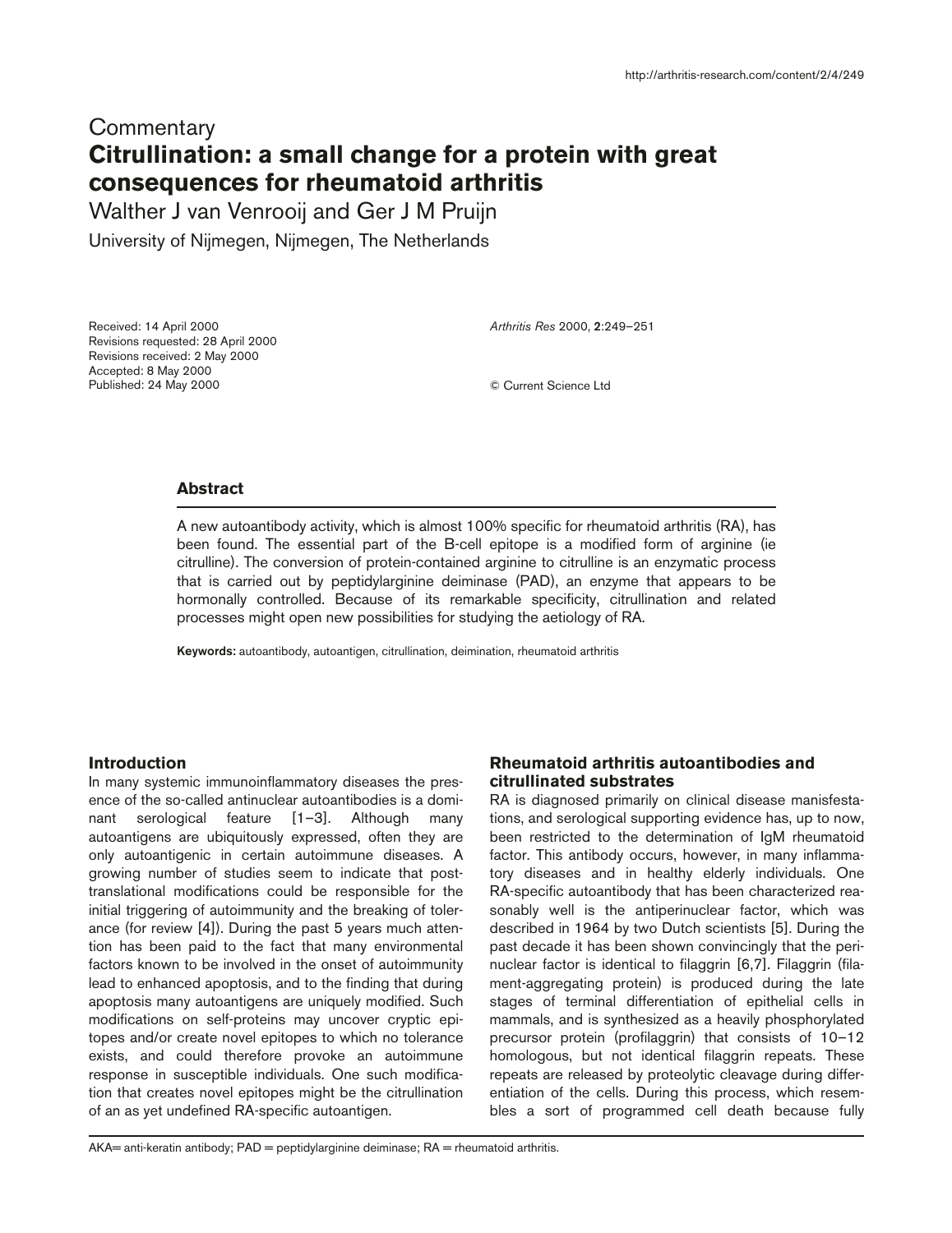



differentiated epithelial cells are dead cells, the filaggrin polypeptides are dephosphorylated and about 20% of the arginines are citrullinated by the enzyme PAD (Fig. 1). This process also occurs in cells of the stratum corneum of the oesophagus, and this explains why autoantibodies in RA also stain this tissue in the so-called anti-keratin antibody (AKA) test. The AKA test, which is less sensitive than the antiperinuclear factor test, thus depends on the same substrate – filaggrin [8].

It has recently been shown [7,9] that citrullinated residues are essential parts of the antigenic determinants recognized by autoantibodies that are present in RA patients. Using a selected set of citrullinated peptides in an enzyme-linked immunosorbent assay, a sensitivity of more than 70% and an impressive specificity of better than 96% was obtained [7,10]. In an early arthritis clinic study in Leiden, The Netherlands, [10] (Visser H *et al*, unpublished data), it was shown that these anti-citrullinated peptide antibodies can be present very early in disease, and, because of their extreme specificity, they have the potential to become one of the criteria for the early diagnosis of RA. Masson-Bessière *et al* [11] have recently shown that these anticitrullinated protein antibodies are locally produced by plasma cells in the synovium, and thus are likely to be triggered by a citrullinated substrate that is present in the RA synovium. At a recent workshop organized by Panayi at Oxford, UK [12], the same group presented the very interesting and intriguing finding that the  $\alpha$  and  $\beta$  chains of fibrin are major citrullinated proteins in the inflamed synovial tissue. This important finding opens new and fascinating possibilities for study of the aetiology of this enigmatic disease.

#### **Citrullination**

The process of citrullination in mammalian cells has been studied by only a few groups, and involves the enzymatic conversion (deimination) of protein-contained arginine residues (Fig. 1). The result of this conversion is a very

small change in molecular mass (somewhat less than 1 Da) and the loss of one positive charge. The consequence of the latter might be a change (loss or gain) in its ability to interact with neighbouring proteins [13]. The enzyme responsible for the citrullination is PAD. Today several different human PAD enzymes (at least five) have been identified, but not much is known about their tissue distribution, their cellular localization, and how and when these enzymes are activated. Very interesting in the context of autoimmunity is the finding that PAD activity (ie PAD mRNA levels) appears to be strongly influenced by a variety of oestrogenic compounds [14,15].

At present there are only a few citrullinated proteins known in mammalian cells. It is unlikely that one of these (ie myelin basic protein, filaggrin and trychohyalin) would be the citrullinated RA-specific autoantigen, because none of these proteins appears to be present in, for example, synovial tissue. Therefore, it seems misleading to refer to these autoantibodies as antifilaggrin antibodies [11]. We propose to name them anticitrullinated protein antibodies, because it is very likely that many more citrullinated proteins exist, including in the synovium, as has recently been shown [12]. An intriguing possibility is that some proteins may become citrullinated under pathological conditions, as might be the case for fibrin in the synovial tissue [12]. It is also interesting to note that during apoptosis some cellular proteins become citrullinated.

#### **Apoptosis and autoantigen modification**

During apoptosis the morphology of the cell changes dramatically. Membrane ruffling occurs, followed by the formation of apoptotic blebs, cytoplasmic and organelle condensation/shrinkage, and nuclear contraction. The resulting cellular fragments, or apoptotic bodies, under normal circumstances are subject to rapid receptor-mediated ingestion by neighbouring cells and resident tissue phagocytes. In a widely cited publication [16] the group of Rosen showed that many nuclear and cytoplasmic autoantigens translocate to the membrane and can be detected in the large and small apoptotic blebs. It has also been shown [4] that such autoantigens often are modified by cleavage, (de)phosphorylation, ubiquitination or cross-linking. Citrullination of cellular proteins also occurs during apoptosis [17,18]. In particular the apoptotic citrullination of vimentin [17] is interesting because such modifications may contribute to the morphological changes of the apoptotic cell. The citrullination lowers the positive charge of the protein (Fig. 1), which may lead to a destabilization or even loss of intermolecular and intramolecular interactions. In the case of vimentin filaments, citrullination can induce almost complete depolymerization, disrupting the cytoskeletal network [19].

# **Apoptosis, citrullination and rheumatoid arthritis**

Although the presence of apoptotic cells in, for example, synovial tissue is not obvious [20], it is possible that